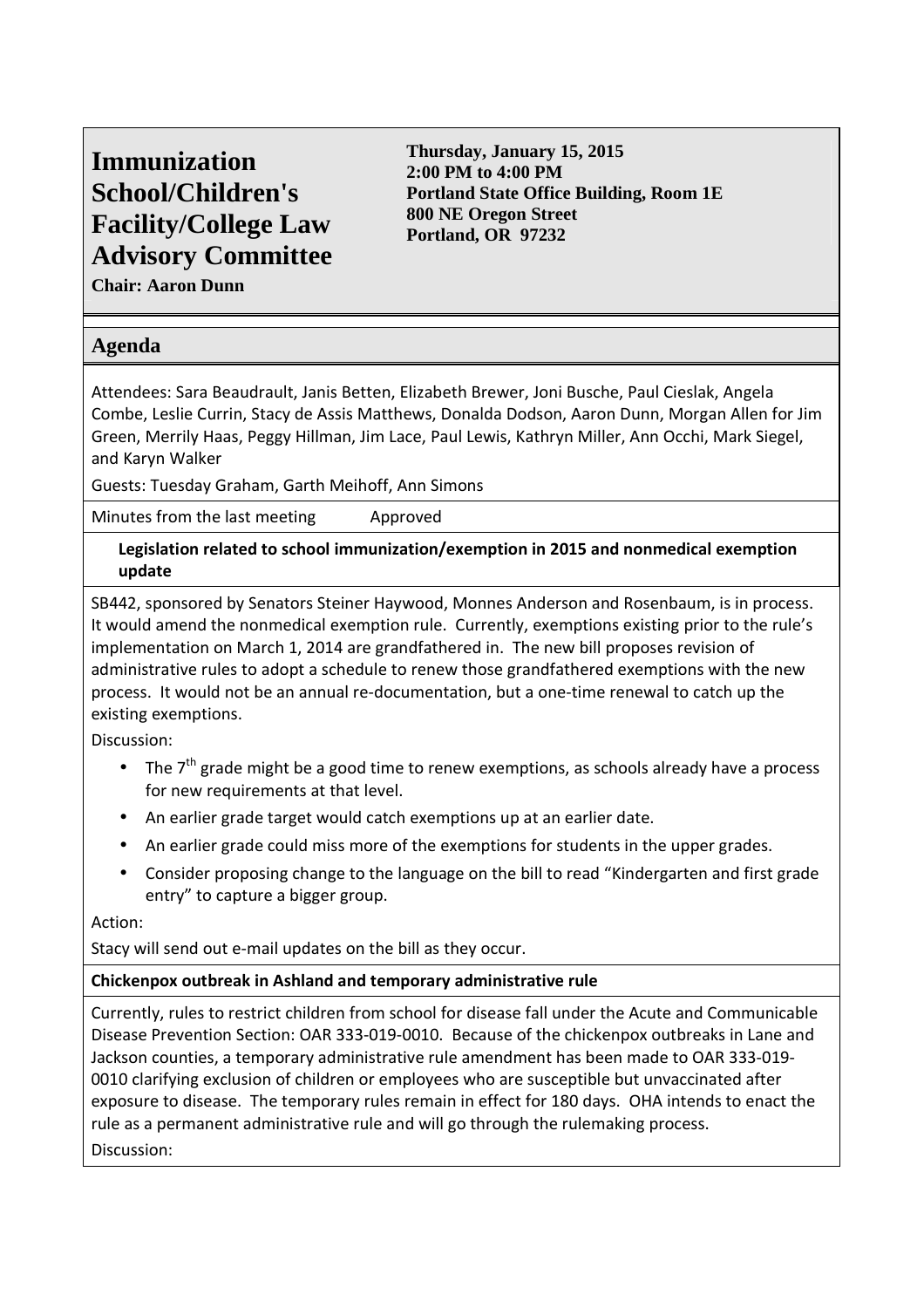- Any child who is not vaccinated could be excluded from child care if there is an outbreak, but there are levels of exposure, disease history of child, etc. that need to be considered in making an exclusion decision.
- Not all health officers would choose to exclude susceptibles after disease exposure (particularly chickenpox) for what may be a lengthy time, and would like the language of the rule to read "may exclude".

#### Action:

The advisory committee will be kept informed as the permanent rulemaking process progresses. Immunization rules 333-050-0100 may need to be amended to remain consistent with the new 333- 019-0010 rules.

## **College measles requirement— final results from the 2014 report**

The annual survey of four year colleges and universities was conducted in April to collect data on the measles immunization status of students. International students have their own category in the survey, as vaccine requirements are different for them. The coverage rate for 2014 was 91%. A number of schools said that having a reporting requirement makes it easier for them to receive support from their governing body.

Action:

2015 data will be shared with the advisory committee when available.

## **School/Children's facility immunization data, 2014**

Nonmedical exemption updates:

- Spanish and Russian translations of the module are nearly complete.
- The first year data will be available in May
- The survey at the end of the module will continued to be monitored (400+ responses received)

For 2014, 669,030 were covered by immunization law, 32,345 exclusion orders were issued and 5,227 children were excluded.

The nonmedical exemption rate was 7% for 2014. Within those with exemptions, 40% of kindergartners and 50% of children in children's facilities were selective about vaccines. Discussion:

- It would be interesting to see what vaccines children with exemptions are getting.
- We are unable to tell how many people have clicked on the nonmedical exemption module, but over 12,000 unique individuals have gone to the landing page for the module.

Action:

The Oregon Immunization Program will continue evaluation of the nonmedical exemption process change. School year 2014-2015 data will be sent to the advisory committee when available.

## **Public sharing of school law data discussion**

Immunization rates and school exemption rates are available on the Oregon Immunization Program website. OIP also gets requests for school or child care level rates and provides those rates as needed. Data is de-identified and not provided for facilities with 50 or fewer students. OIP is considering posting school-level rates. The California website was shown as an example. That site shows school enrollment, exemption rate, and rates by vaccine. Discussion:

• Using a less than 3% or 5% scale for smaller facilities would make it less likely individuals